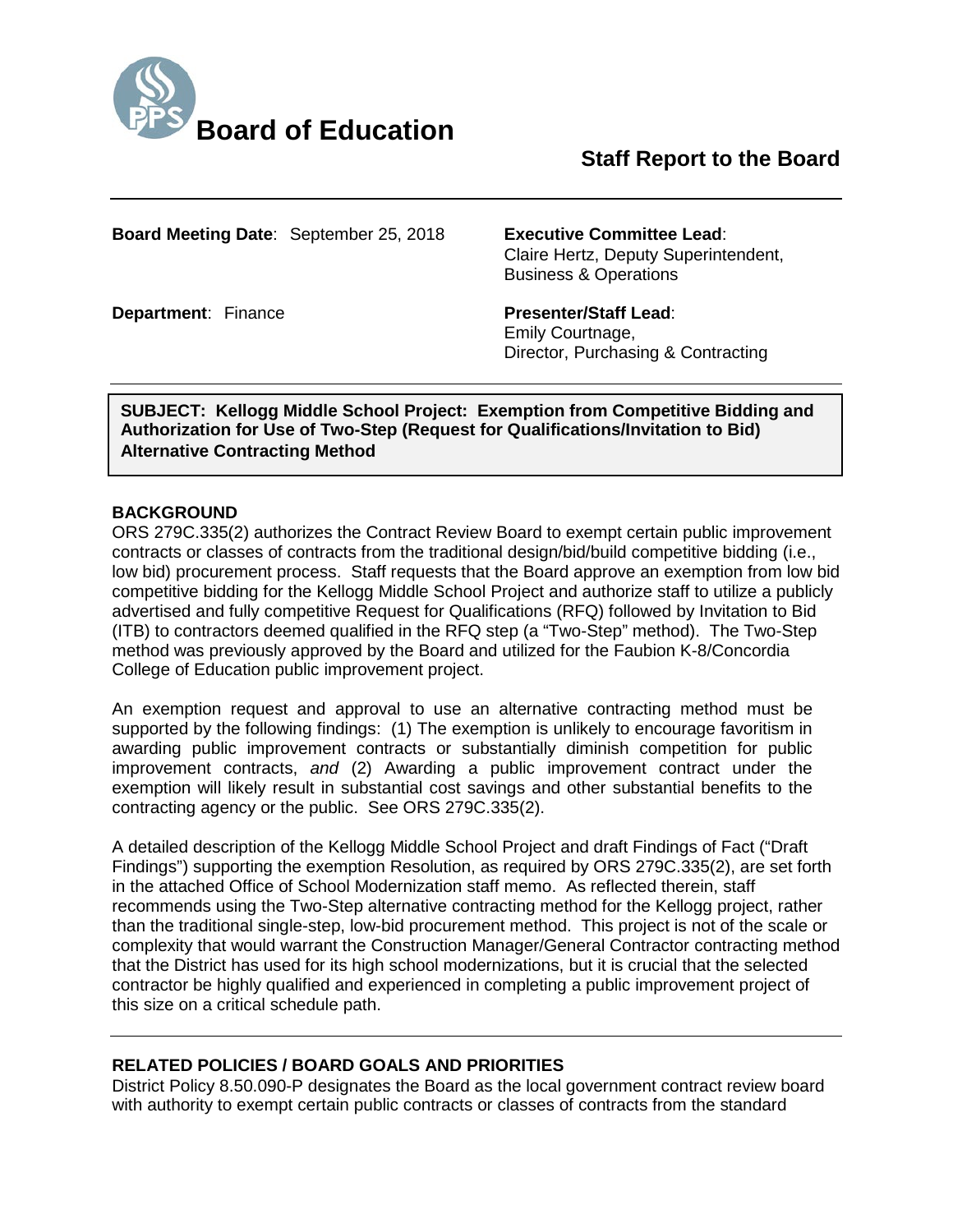competitive bidding process otherwise required by the Public Contracting Rules, as per ORS 279C.335(2).

#### **PROCESS / COMMUNITY ENGAGEMENT**

The Public Contracting Rules require that the Contract Review Board conduct a public hearing prior to adoption of a Resolution exempting a public improvement project from competitive bidding. PPS-49-0145(4)(a). Notification of the public hearing must be published in a trade newspaper of general statewide circulation at least 14 days before the hearing. PPS-49- 0145(4)(b). At the time of the Notice, copies of the Draft Findings must be made available to the public. PPS-49-0145(4)(c).

In compliance with these requirements, Purchasing & Contracting published a Notice of Public Hearing concerning the Kellogg Middle School exemption request on September 11, 2018 in the Business Tribune, the same Journal in which Purchasing & Contracting posts all required construction solicitation notices. Also on September 11, 2018, staff made the attached Draft Findings available to the public. Instructions for requesting copies of the Draft Findings are included in the Notice of Public Hearing.

At the public hearing, the District must offer an opportunity for any interested party to appear and present comment. PPS-49-0145(3)(d).

Adoption of the attached Resolution will not affect any other contract to which the District is a party nor effect any change in Public Contracting Rules or District policy.

#### **ALIGNMENT WITH EQUITY POLICY IMPLEMENTATION PLAN**

The Two-Step solicitation method will not affect the District's Equity in Public Purchasing & Contracting Policy or implementation path. The Request for Qualifications will be open and publicly advertised. Purchasing & Contracting will notify minority contracting communities about the solicitation and encourage Certified business participation. The selected contractor will be required to comply with the District's Workforce Equity and Career Learning requirements, as well as report on Certified business subcontractor utilization during the course of the contract.

#### **BUDGET / RESOURCE IMPLICATIONS**

The Two-Step method allows the District to carefully screen firms to assure that the contractor chosen to work on the project has the necessary experience and qualifications, and proven track record, to successfully complete the project.

#### **NEXT STEPS / TIMELINE / COMMUNICATION PLAN**

A public hearing is scheduled for the September 25, 2018 Board Meeting. At that meeting, the Board will recess and convene as the Contract Review Board pursuant to ORS 279A.060 and District Policy 8.50.090-P. The Contract Review Board must offer an opportunity for any interested party to appear and present comment. After the public hearing, the Board will reconvene and vote on the attached Resolution.

Staff from the Office of School Modernization will be available at the September 25, 2018 Board Meeting and public hearing to respond to questions relating to the work described in the attached Resolution and Draft Findings.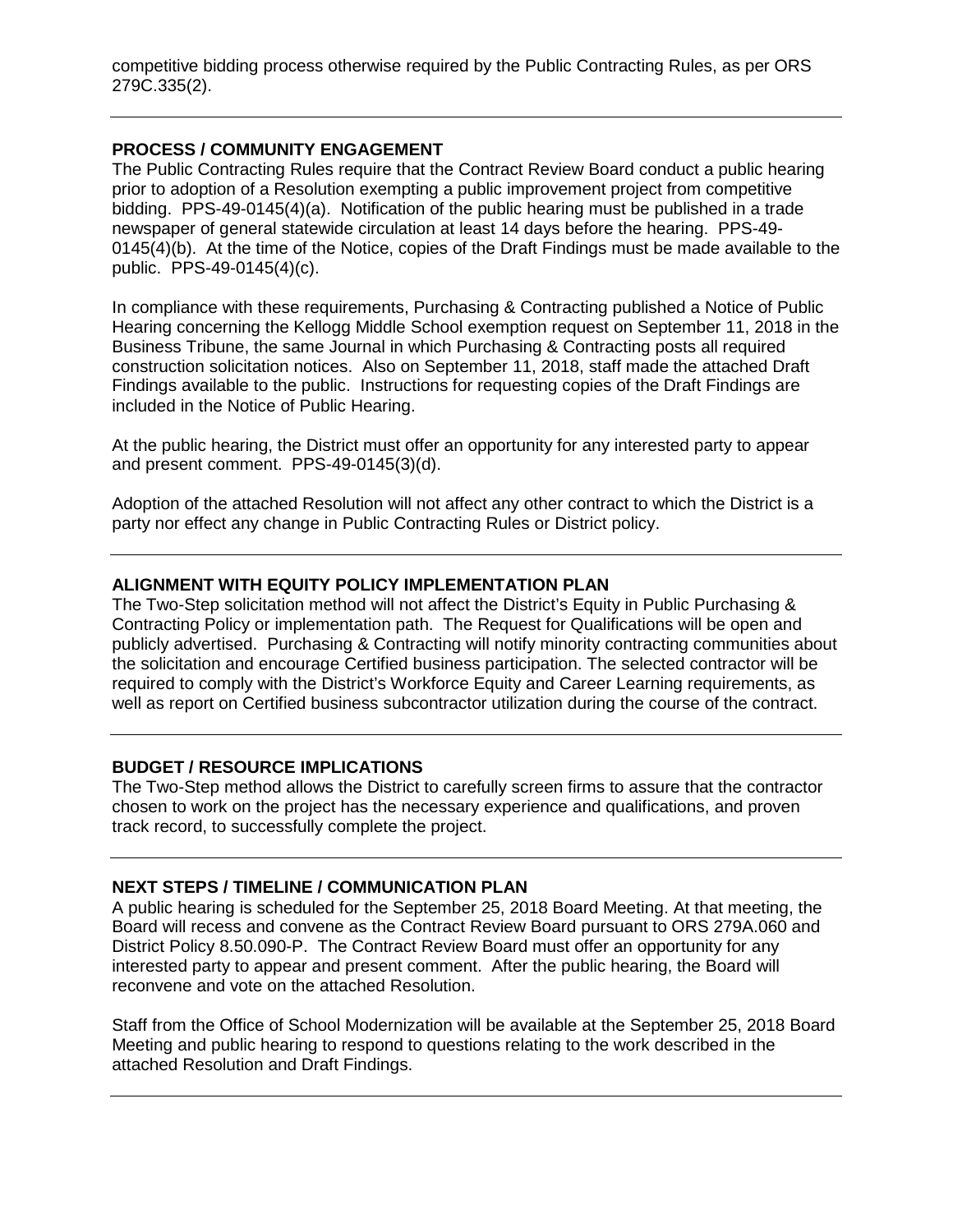If this Resolution is adopted, staff in Purchasing & Contracting and the Office of School Modernization will prepare solicitation documents and issue a Request for Qualifications for a General Contractor for the Kellogg Middle School public improvement project.

## **ATTACHMENTS**

- **A. Resolution to Authorize Alternative Contracting Method**
- **B. Office of School Modernization Staff Memo with Draft Findings**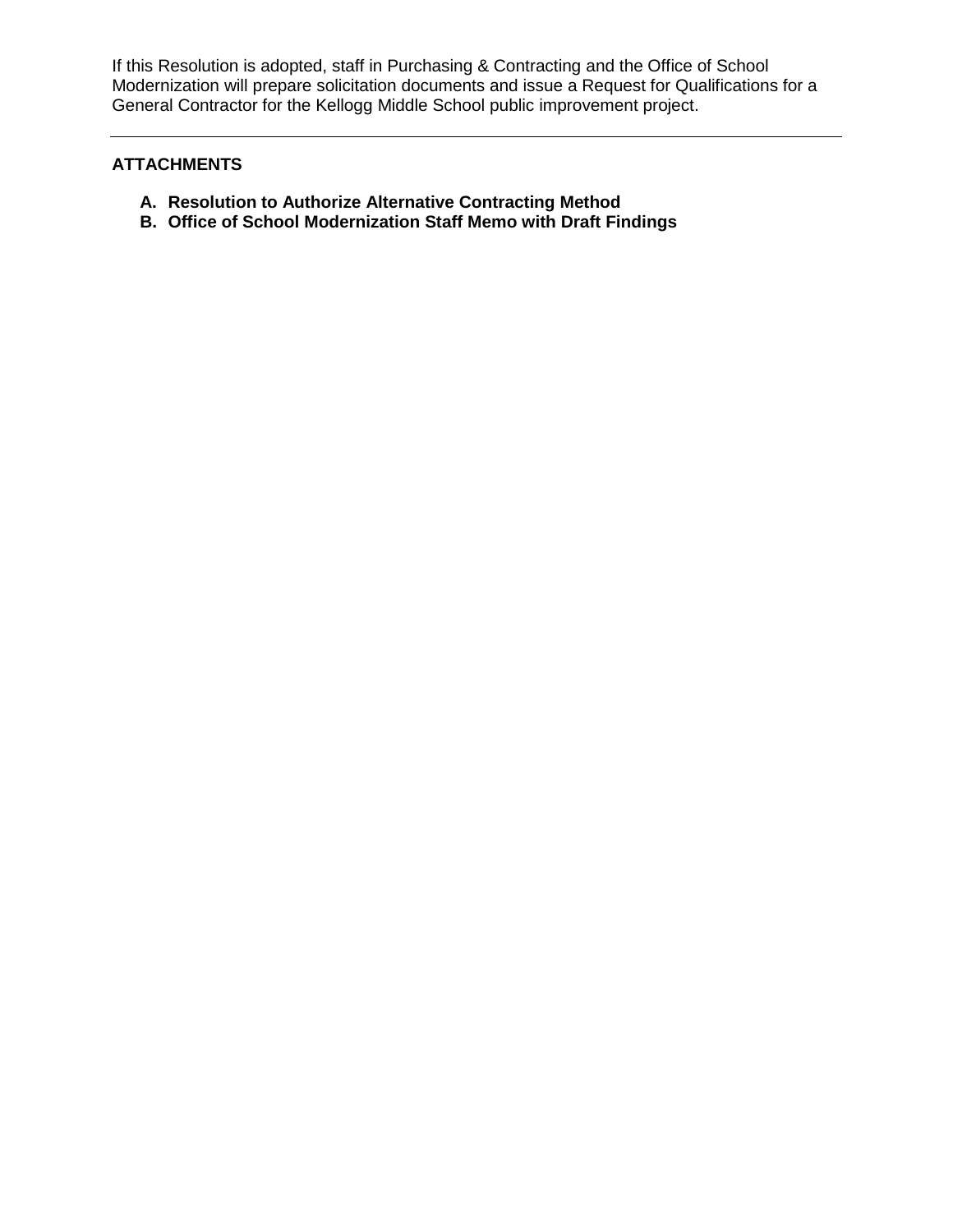## **MEMORANDUM**

| Date:    | August 29, 2018                                                                                                                      |
|----------|--------------------------------------------------------------------------------------------------------------------------------------|
| To:      | Board of Education                                                                                                                   |
| From:    | Dan Jung<br>Senior Director, Office of School Modernization                                                                          |
| Subject: | Draft Findings in Support of Alternative Contracting Method<br>and Use of Two-Step Solicitation for Kellogg Middle School<br>Project |

**REQUEST:** Staff requests that the Board of Education (Board), acting as the Local Contract Review Authority for the Portland Public School District (District), grant an exemption from the traditional Design-Bid-Build low-bid procurement process and approve the use of an Alternative Contracting Method for the construction of the Kellogg Middle School (the "Project"). Specifically, staff seeks to use a two-step solicitation process: First, staff will issue a Request for Qualifications (RFQ) to identify the most qualified firms. Second, those firms deemed qualified in the RFQ process will be invited to participate in an Invitation to Bid (ITB) (low bid) process to select the contractor for the Project.

**PROJECT SCOPE:** The Project includes, but is not limited to, construction of a new facility that will house the new Kellogg Middle School. Total Project budget is approximately \$59M including the 2017 voter approved bond funds. The cost of construction is estimated to be approximately \$45M of the overall budget. The Project schedule has targeted June 1, 2019 as the contract start for construction.

**CONSTRUCTION PLAN:** The Project will create a brand new, model middle school in Southeast Portland where one has not existed for over a decade. The Project team has engaged with the surrounding community throughout the planning and design process, with the aim of creating a new neighborhood-centered resource for students, parents and staff. The District's goal is that this new facility reflect its detailed framework for exemplary middle schools as a means to provide expanded options and stronger programs to more students. It will be important to utilize a construction firm with the following specific traits:

- Requisite expertise in constructing K-8 and middle school facilities
- Experience working with Oregon public contracting requirements
- An exemplary reputation for on-time delivery
- Employs staff with the requisite skills and experience to be successful in delivering a project of this size/complexity
- Employs staging and construction approaches that are sensitive to the surrounding residential neighborhood and community
- Experience working closely with architects and engineers with emerging building technologies

The conventional design-bid-build contracting methodology (DBB) that represents the basis of public improvement contracting in the State of Oregon would expose the District to a significant amount of risk based on the parameters of this project. DBB, which only considers the lowest priced bid that conforms to the bidding requirements, does not allow the District to consider any of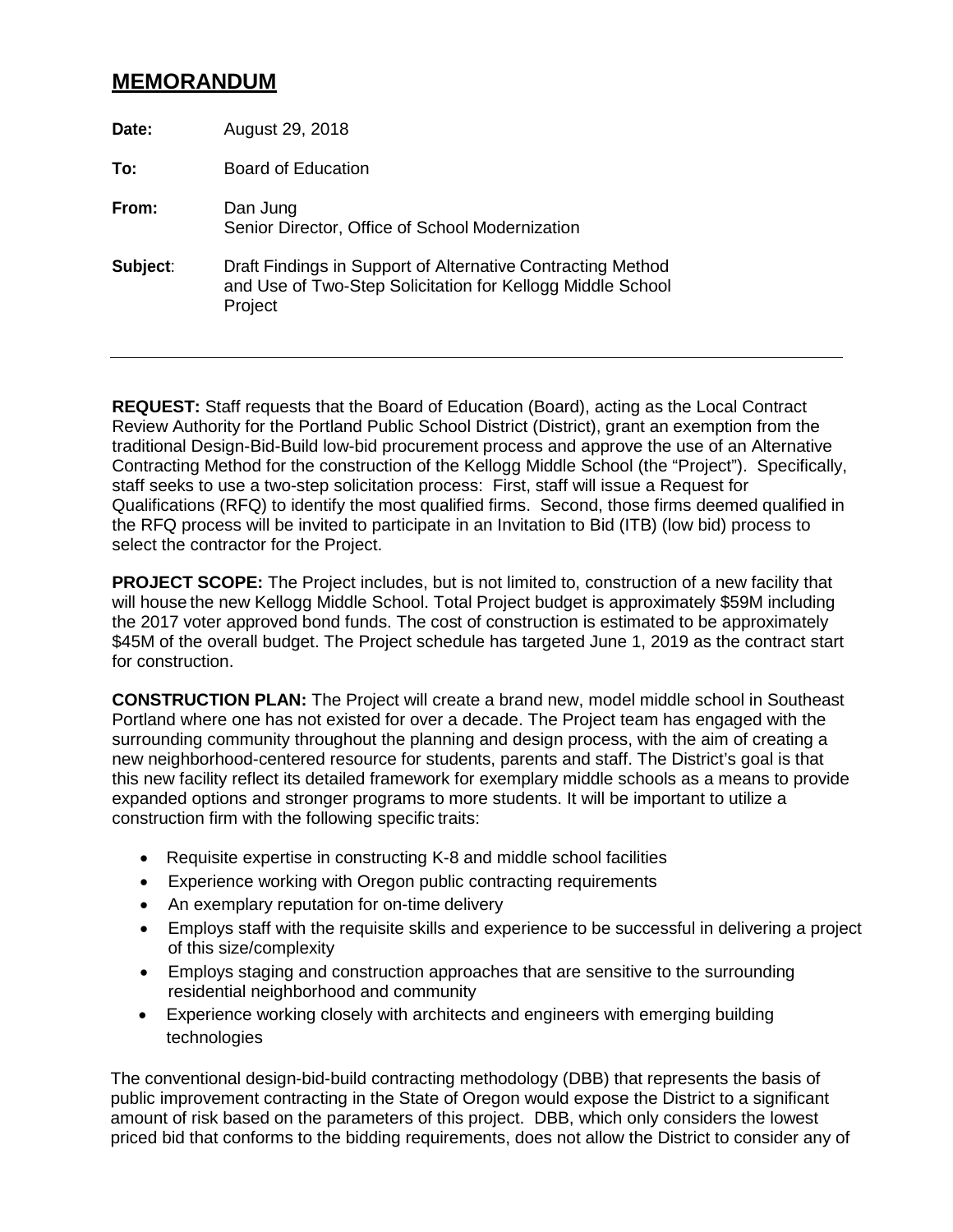the following issues when selecting the most appropriate contractor:

- 1. Contractor has experience in projects of similar scope and scale which reduces the risk to the District for cost and schedule overruns due to lack of company resources
- 2. Contractor employs staff with the requisite experience base to be successful in delivering the project. Lack of requisite experience translates to additional risk to the District in the form of possible cost and schedule overruns or unacceptable quality outcomes.
- 3. Contractor has experience with public improvement requirements such as certified payroll reporting and prevailing wage contracting requirements with subcontractors.

PPS-49-0620 and ORS 279C.335 permits the PPS Board of Education to exempt specific projects from the competitive bidding requirements of PPS Public Contracting Rules and Oregon Revised Statute (ORS) 279C. To appropriately manage the critical needs within this project, PPS staff recommend use of the Two-Step RFQ/ITB Alternative Contracting Methodology. Through this selection process, a Request for Qualifications (RFQ) will be issued for the project utilizing qualitative criteria for selecting qualified contractors, including experience on similar projects, adequacy of equipment and physical plant, sources of supply, availability of key personnel, financial capacity, past performance, safety records, project understanding, proposed methods of construction, proposed milestone dates, references, service, and other matters that affect cost or quality. The RFQ process will be a publicly noticed, competitive process for interested contractors to submit qualifications. Contractors will be selected to propose bids based on the evaluation of their qualifications. Contractors deemed qualified under the RFQ process will be permitted to participate in an Invitation to Bid (ITB) process, wherein the qualified contractor who submits the lowest price bid will be selected.

Following are the staff's draft findings for the Board's consideration.

## **These findings are supported by the following factors outlined in ORS 279C.335:**

1. **Finding Related to Favoritism and Competition:** It is unlikely that the requested exemption will encourage favoritism or substantially diminish competition. The District utilizes an RFQ process to select the qualified bidding firms. That procurement is formally advertised with public notice, and competition will be encouraged. The general contracting market is familiar with the RFQ process and generally accepts the Two-Step process as a standard delivery method. Many general contractors prefer and seek out a Two-Step process as it assures that only qualified bidders are selected to bid for the work. Contractors are evaluated based upon an identified selection criteria and contractors are afforded an opportunity to protest the process and the award. Once the pool of qualified contractors is determined, the project will be bid to the pool and competitively awarded to the lowest responsive bidder. All subcontracted scopes of work are awarded via a competitive public bid process within the construction market.

Staff therefore finds that the Two-Step process/low bid does not create favoritism nor limit competition.

- 2. **Finding Related to Cost Savings:** Through the use of Two-Step process to source credible firms for the bidding process, the risk to the District of using a contractor who "missed" elements of the cost during bidding is reduced. This translates to a more accurate "Bid Day" contract amount that reduces change orders during construction.
- 3. **In approving findings under ORS 279C.335 the contract review board shall consider the type, cost and amount of the contract, and to the extent applicable to the particular public improvement contract, the following:**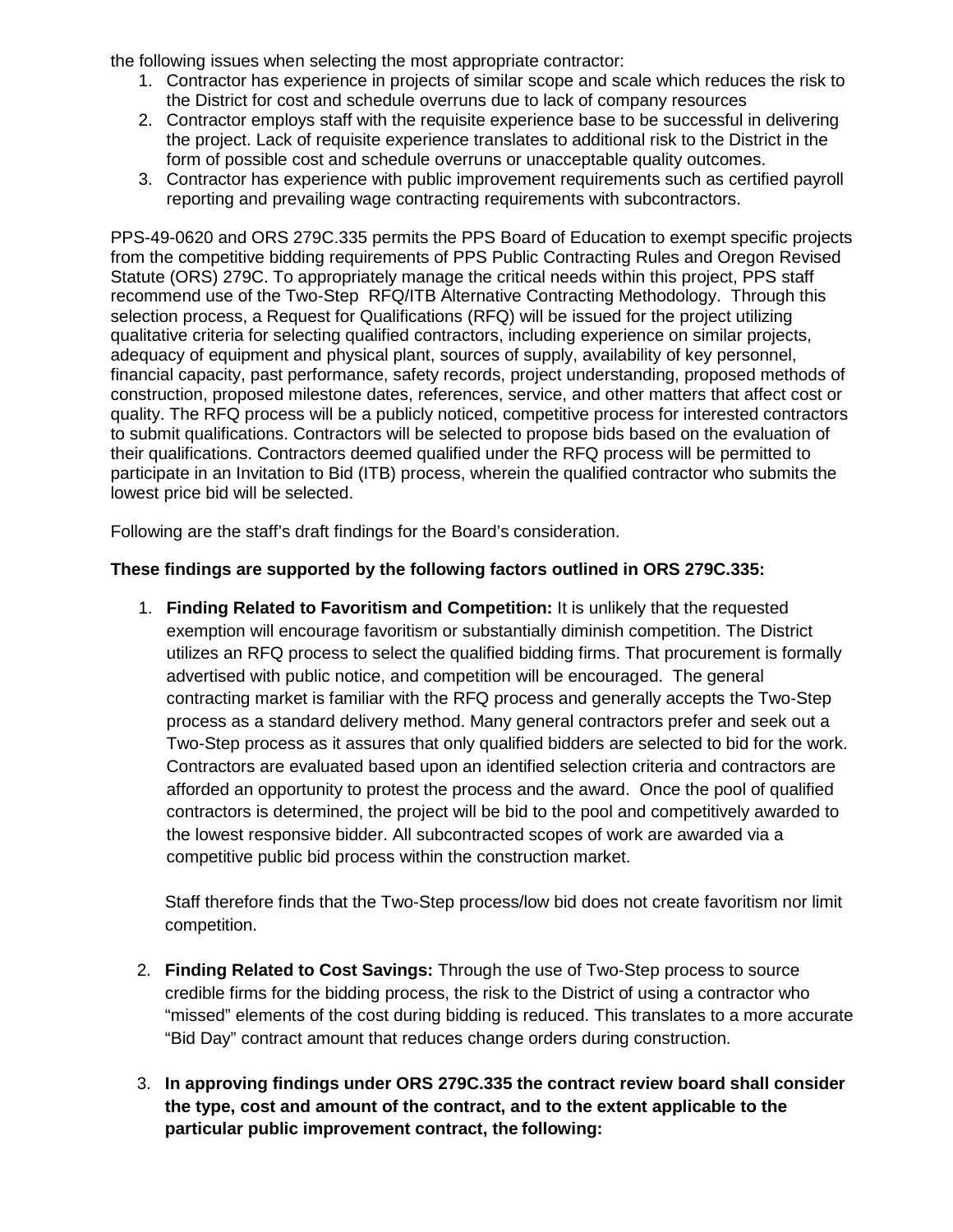- **How many persons are available to bid.** The number of bidders will be determined by the number of qualified respondents to the RFQ.
- **The construction budget and the projected operating costs for the completed public improvement.** The construction budget for the Project is \$45M and the projected operating costs are yet to be determined.
- **Public benefits that may result from granting the exemption.** Selecting contracting firms with the highest qualifications ensures that bidders have the ability and performance history to successfully complete a project of this scope and complexity. This results in better utilization of voter approved funding and demonstrates good stewardship of public funds by PPS.
- **Whether value engineering techniques may decrease the cost of public improvement.** Value engineering during the design process minimizes errors in contract drawings and specifications, develops more constructible solutions to complex building issues, enhances the overall value of the building through better system selection, and allows for accurate scheduling and staff resourcing. There will be a third-party constructability review during design that will offer ways to reduce the potential for change orders, reduce the potential for delays, improve the coordination of design elements, and improve the quality of the building. Additionally, the RFQ process will occur prior to completion of the design documents. This will allow the project team to consider contractor qualification criteria before the final construction documents are completed, which may include schedule milestones, proposed methods of construction, and sources of supply which can improve the effectiveness of value engineering.
- **The cost and availability of specialized expertise that is necessary for the public improvement.** The challenge of completing a new, model school facility on a tight urban site, within a dense surrounding residential neighborhood, requires specific experience. It is important to utilize a general contractor that has demonstrated expertise in managing, scheduling and performing in these types of conditions in a satisfactory manner.
- **Any likely increase in public safety.** The Kellogg school site is located directly adjacent to single family residential development on two sides of the property and a busy, State-owned Hwy 26/Powell Boulevard, where a new classroom tower will be located. Utilizing safety and security protocols as a selection criterion will enhance the District's ability to provide a safe and secure construction site during the course of work.
- **Whether granting the exemption may reduce risks to the District or the public that are related to the public improvement.** The experience of other public contracting agencies in utilizing the Two-Step process has shown that it alleviates financial risk by minimizing delay and ensuring proper coordination and planning by ensuring selection of a qualified firm with a proven track record on similar projects.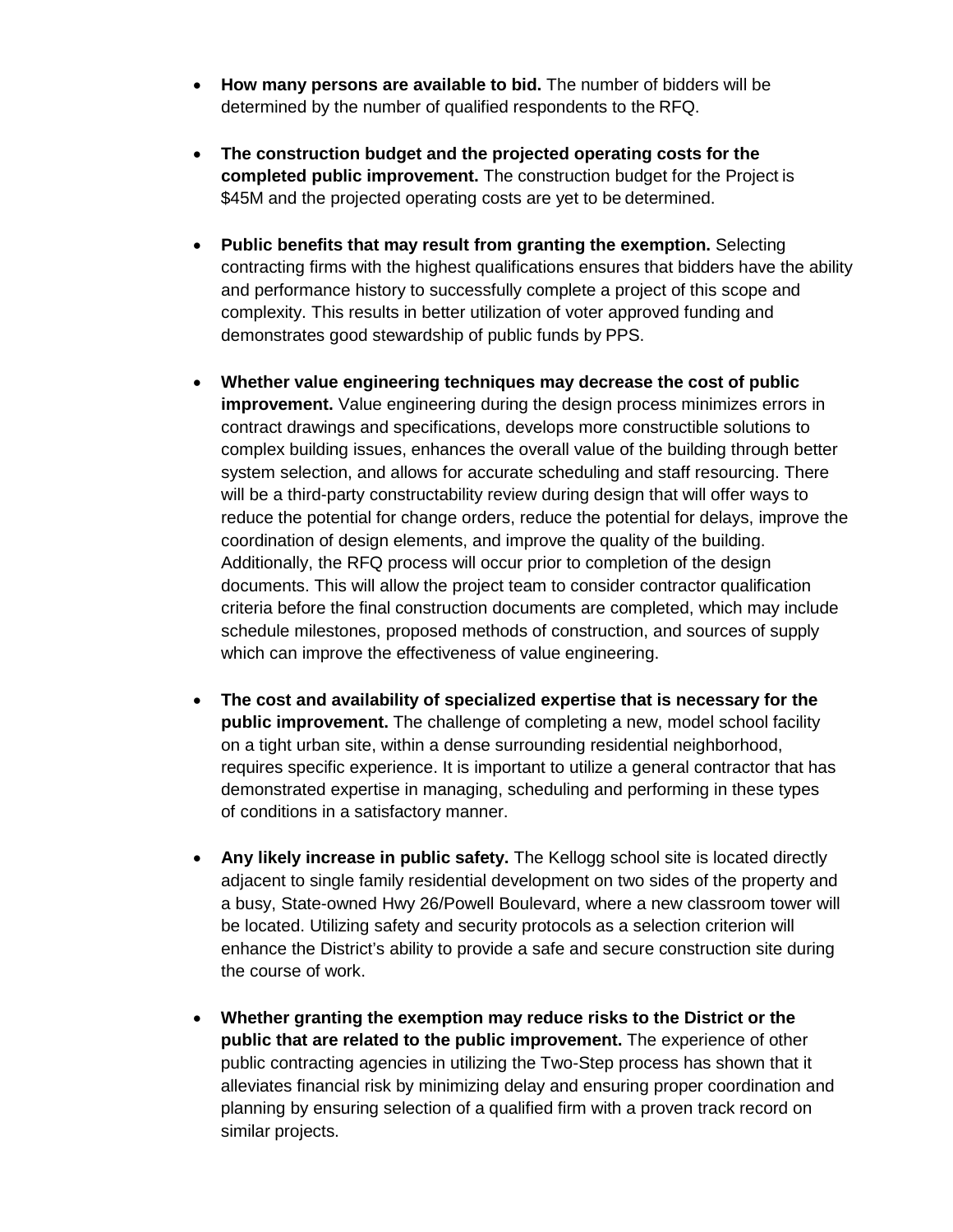- **Whether granting the exemption will affect the sources of funding for the public improvement.** This project is a part of the 2017 Bond Program. It is important to maximize the value of projects performed as a part of the bond. With a general obligation bond, the District is limited to a specific dollar amount for use to complete the bond projects. Once funding is depleted, any additional costs would have to be funded from the general fund, thus reducing operational funds for staff and other operational needs.
- **Whether granting the exemption will better enable the contracting agency to control the impact that market conditions may have on the cost of and time necessary to complete the public improvement.** The current market conditions have shown a dramatic increase in costs and amount of work available to contractors. The exemption will allow the District to engage the contracting community in advance of the bidding period to evaluate contractors' qualifications in managing schedule and procuring competitive sub-contractor bids in a highly active market.
- **Whether granting the exemption will better enable the contracting agency to address the size and technical complexity of the public improvement.** Due to the complexity of this project, careful coordination and scheduling will be essential so as not to impact the project milestones throughout the construction duration. The ability to carefully screen the contractor's successful performance history with this kind of project will significantly affect the project outcome as it relates to the schedule and cost of the project.
- **Whether the public improvement involves new construction or renovates or remodels an existing structure.** This improvement involves new construction.
- **Whether the public improvement will be occupied or unoccupied during construction.** The improvement will not be occupied during construction.
- **Whether the public improvement will require a single phase of construction work or multiple phases of construction work to address specific project conditions.** The public improvement may require multiple phases of work. The exemption will allow the district to evaluate contractor's qualifications in successfully delivering multiple phased projects.
- **Whether the contracting agency, or has retained under contract, and will use contracting agency, consultants and legal counsel that have necessary expertise and substantial experience in alternative contracting methods to assist in developing the alternative contracting method that the contracting agency will use to award the public improvement contract and to help negotiate, administer and enforce the terms of the public improvement contract.** The District has retained under contract CBRE/Heery as the Bond Program Manager and Construction Manager. This consultant team has substantial experience in delivering projects using alternative contracting methods.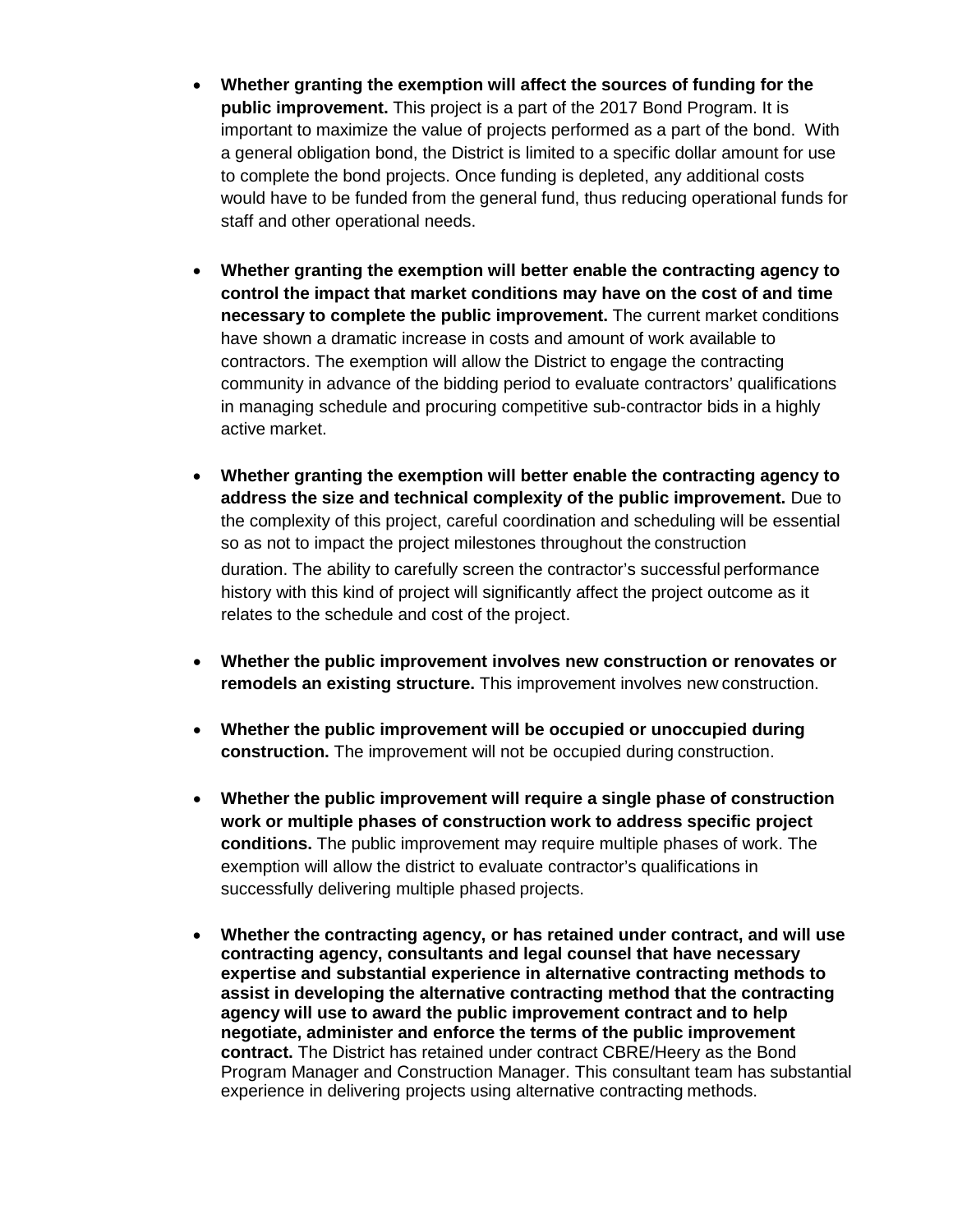

# **Staff Report to the Board**

**Board Meeting Date**: September 25, 2018 **Executive Committee Lead**:

Claire Hertz, Deputy Superintendent, Business and Operations

**Department: Finance <b>Presenter/Staff Lead:** Emily Courtnage, Director, Purchasing & Contracting

**SUBJECT: Benson Polytechnic High School Modernization Project: Exemption from Competitive Bidding and Authorization for Use of Construction Manager/ General Contractor Alternative Contracting Method**

#### **BACKGROUND**

ORS 279C.335(2) authorizes the Board to exempt certain public improvement contracts or classes of contracts from the traditional design/bid/build competitive bidding (i.e., low bid) procurement process. Staff requests that the Contract Review Board approve an exemption from low bid competitive bidding for the Benson Polytechnic High School Modernization Project ("Benson Modernization Project") and authorize staff to utilize the Construction Manager/ General Contractor ("CM/GC") alternative contracting method procured by a fully competitive Request for Proposals process. The CM/GC method was previously approved and utilized for the Franklin, Roosevelt, Grant, Madison, and Lincoln High School Modernization Projects.

An exemption request and approval to use an alternative contracting method must be supported by the following findings: (1) The exemption is unlikely to encourage favoritism in awarding public improvement contracts or substantially diminish competition for public improvement contracts, *and* (2) Awarding a public improvement contract under the exemption will likely result in substantial cost savings and other substantial benefits to the contracting agency or the public. See ORS 279C.335(2).

A detailed description of the Benson Modernization Project and draft Findings of Fact ("Draft Findings") supporting the exemption Resolution, as required by ORS 279C.335(2), are set forth in the attached Office of School Modernization staff memo.

## **RELATED POLICIES / BOARD GOALS AND PRIORITIES**

District Policy 8.50.090-P designates the Board as the local government contract review board with authority to exempt certain public contracts or classes of contracts from the standard competitive bidding process otherwise required by the Public Contracting Rules, as per ORS 279C.335(2).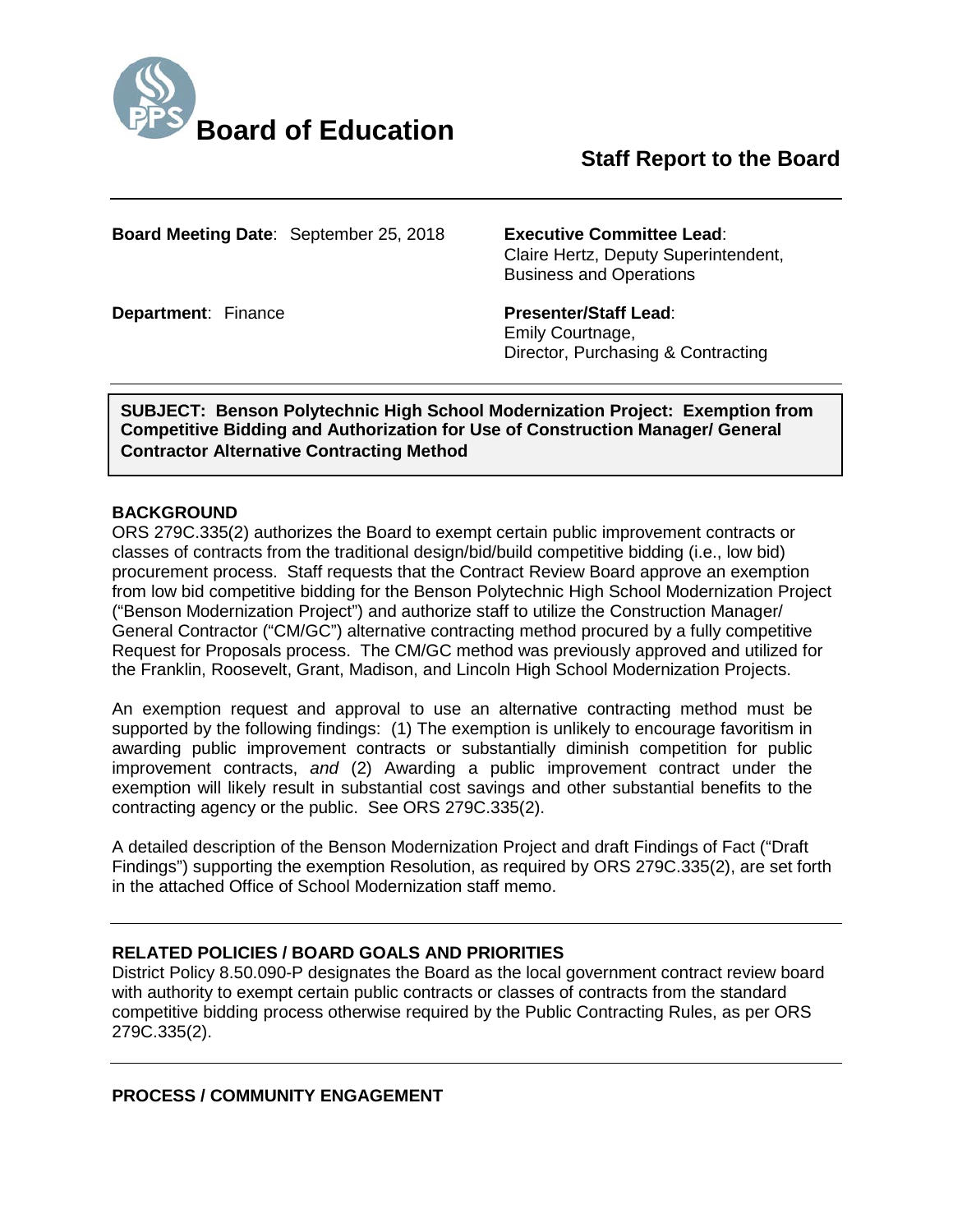The Public Contracting Rules require that the Contract Review Board conduct a public hearing prior to adoption of a Resolution exempting a public improvement project from competitive bidding. PPS-49-0145(4)(a). Notification of the public hearing must be published in a trade newspaper of general statewide circulation at least 14 days before the hearing. PPS-49- 0145(4)(b). At the time of the Notice, copies of the Draft Findings must be made available to the public. PPS-49-0145(4)(c).

In compliance with these requirements, Purchasing & Contracting published a Notice of Public Hearing concerning the Benson Modernization Project exemption request on September 11, 2018 in the Business Tribune, the same Journal in which Purchasing & Contracting posts all required construction solicitation notices. Also on September 11, 2018, staff made the attached Draft Findings available to the public. Instructions for requesting copies of the Draft Findings are included in the Notice of Public Hearing.

At the public hearing, the District must offer an opportunity for any interested party to appear and present comment. PPS-49-0145(3)(d).

Adoption of the attached Resolution will not affect any other contract to which the District is a party nor effect any change in Public Contracting Rules or District policy.

#### **ALIGNMENT WITH EQUITY POLICY IMPLEMENTATION PLAN**

The CM/GC alternative contracting method is in alignment with the District's Equity in Public Purchasing & Contracting Policy and implementation plan. A benefit of the CM/GC method, as opposed to the standard design/bid/build low-bid contracting method, is the District's ability to include evaluation criteria in the RFP to help ensure selection of a prime contractor with strong commitment to use and demonstrated success in using Certified minority owned, women owned, service-disabled veteran owned, and emerging small businesses ("Certified businesses") subcontractors or partners. The District will award points for demonstration of a history of Certified business utilization and a substantive plan of outreach to, partnership with, and/or inclusion of Certified subcontractors.

The Request for Proposals will be open and publicly advertised. Purchasing & Contracting will notify minority contracting communities about the solicitation and encourage Certified business participation. The selected contractor will be required to comply with the District's Workforce Equity and Career Learning requirements, as well as report on Certified business subcontractor utilization, during the course of the contract.

#### **BUDGET / RESOURCE IMPLICATIONS**

Careful coordination and scheduling will be essential to minimize disruptions to surrounding public areas and neighborhoods during construction. The CM/GC method allows the District to carefully screen firms to assure that the contractor chosen to work on the project has the necessary experience and qualifications to successfully work in such site conditions. Further, the CM/GC process results in reduced risks and potential cost savings by engaging the CM/GC early in the design process and incorporating the CM/GC's construction knowledge and experience in the design as it progresses, thus limiting design conflicts and construction challenges.

#### **NEXT STEPS / TIMELINE / COMMUNICATION PLAN**

A public hearing is scheduled for the September 25, 2018 Board Meeting. At that meeting, the Board will recess and convene as the Contract Review Board pursuant to ORS 279A.060 and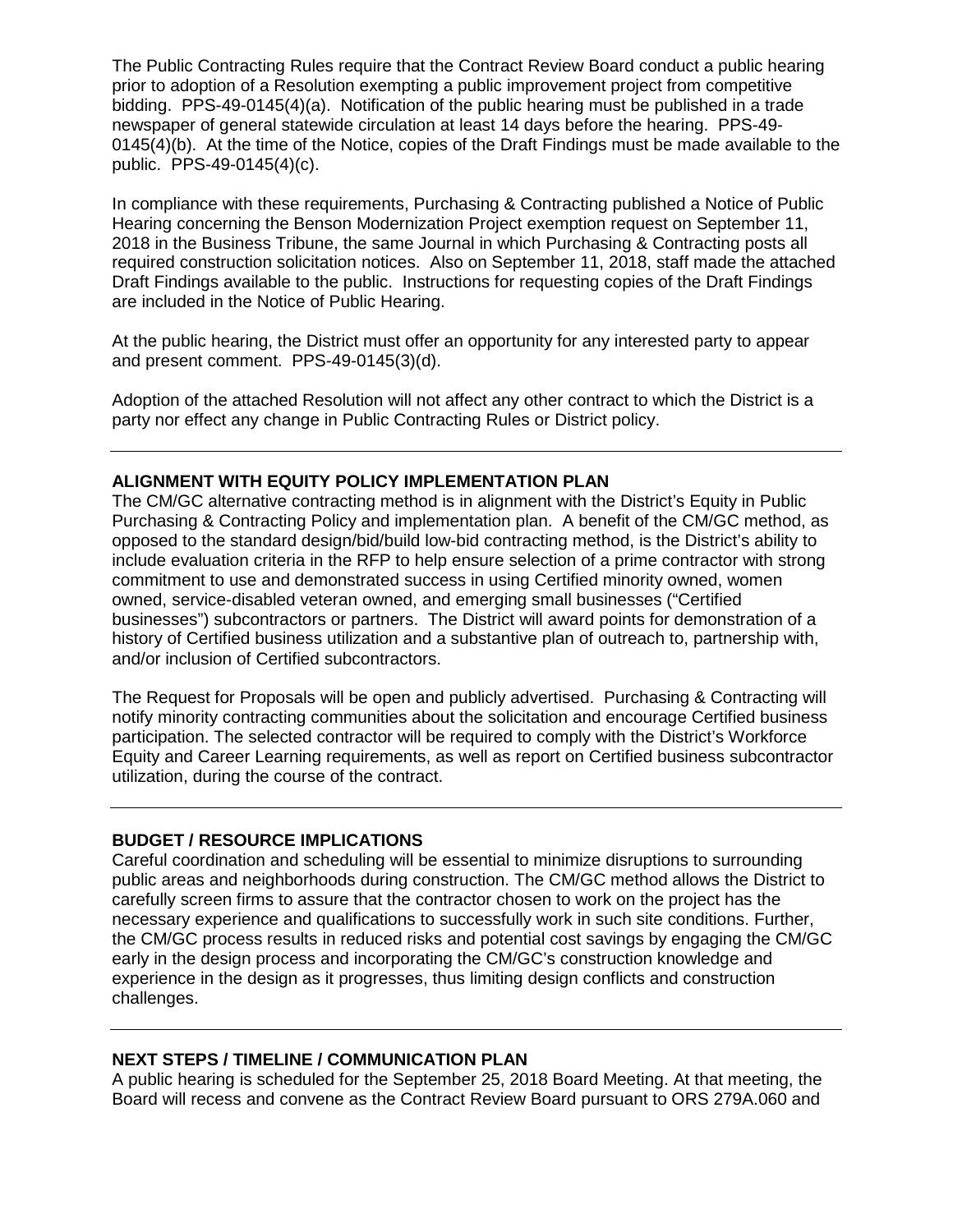District Policy 8.50.090-P. The Contract Review Board must offer an opportunity for any interested party to appear and present comment. After the public hearing, the Board will reconvene and vote on the attached Resolution.

Staff from the Office of School Modernization will be available at the September 25, 2018 Board Meeting and public hearing to respond to questions relating to the work described in the attached Resolution and Draft Findings.

If this Resolution is adopted, staff in Purchasing & Contracting and the Office of School Modernization will prepare solicitation documents and issue a Request for Proposal for a Construction Manager/General Contractor for the Benson Modernization public improvement project.

#### **ATTACHMENTS**

- **A. Resolution to Authorize Alternative Contracting Method**
- **B. Office of School Modernization Staff Memo with Draft Findings**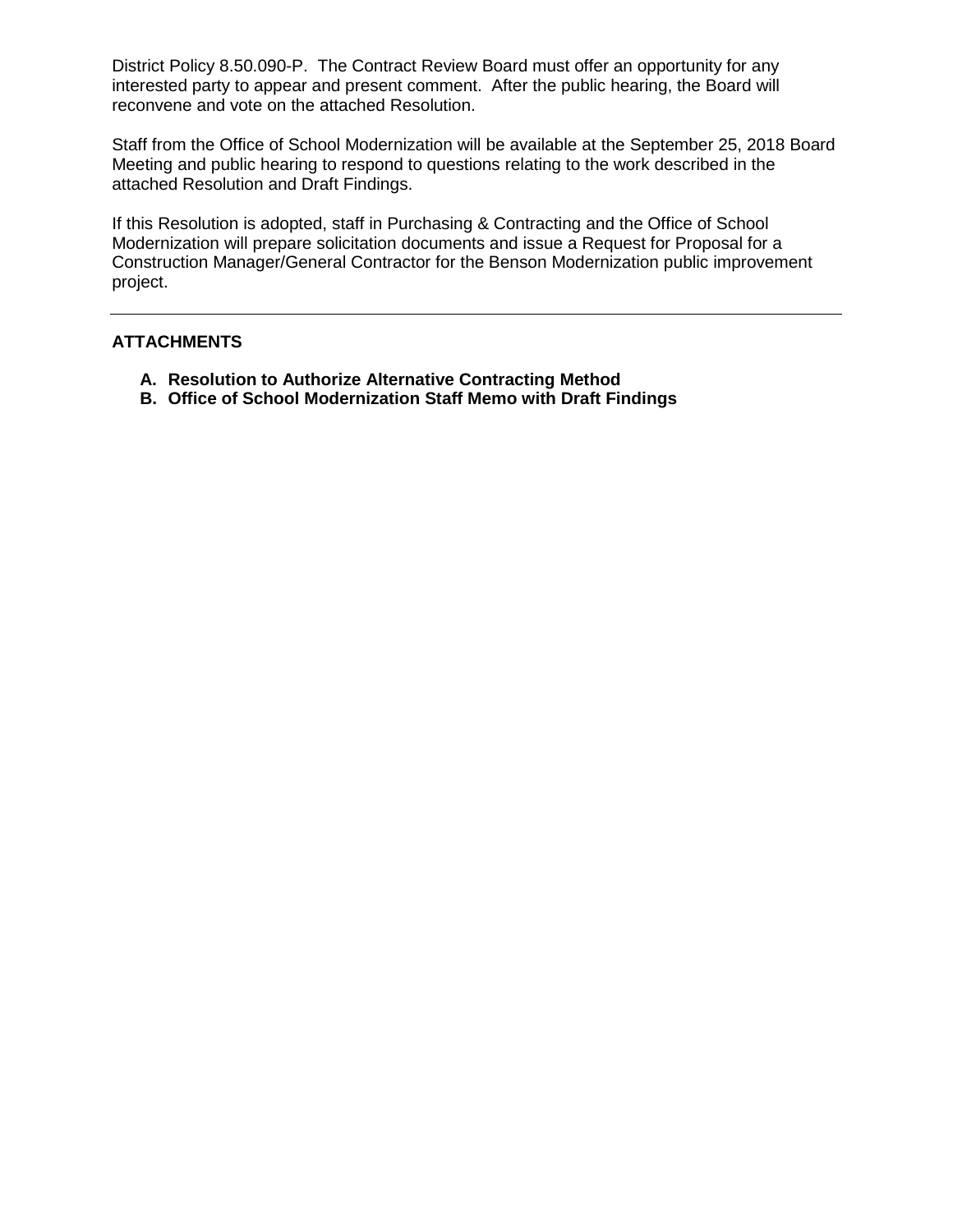

# **Board of Education Informational Report**

## **MEMORANDUM**

| Date:    | September 10, 2018                                                                                                                                                                                   |
|----------|------------------------------------------------------------------------------------------------------------------------------------------------------------------------------------------------------|
| To:      | <b>Board of Education</b>                                                                                                                                                                            |
| From:    | Dan Jung, Senior Director of Office of School Modernization                                                                                                                                          |
| Subject: | Draft Findings in Support of Alternative Contracting Methodology/ Use of<br>Construction Manager/General Contractor ("CM/GC") Method for the<br>Benson Polytechnic High School Modernization Project |

## **INTRODUCTION**

Pursuant to ORS 279C.335, following are the staff recommended draft findings in support of an exemption from competitive bidding to utilize the Construction Manager/General Contractor ("CM/GC") method of procurement for the Benson Polytechnic High School Modernization Project ("Benson Modernization Project").

## **PROJECT DESCRIPTION**

The 2017 Health, Safety, and Modernization Bond includes funding to begin the full modernization of Benson Polytechnic High School. The buildings require major improvements and upgrades to optimize the school's operational and learning environments. The Benson Modernization Project includes, but is not limited to, seismic retrofit, hazardous material abatement, mechanical/electrical/plumbing upgrades, structural reinforcing, on-site storm water management, building additions, and informational technology improvements as well as new interior partitions, architectural finishes, and site/landscaping improvements.

The project will address many challenges and require careful planning and coordination during the design and construction phases to complete them effectively and efficiently. Detailed budget and schedule controls are essential to the project's success. It will be important to utilize a construction firm with the following specific traits:

- Ability to provide a complete project within the District's budget for each project.
- The requisite expertise in renovating historically significant facilities.
- An exemplary reputation for on-time delivery with an aggressive timeline.
- Supervisory staff experienced working in and around occupied facilities and/or tight urban constraints.
- Innovative approaches to unique opportunities and unforeseen conditions.
- An understanding of the importance of an integrated project team.
- Experience working closely with architects and engineers with emerging technology such as Building Information Modeling and Blue Beam Software.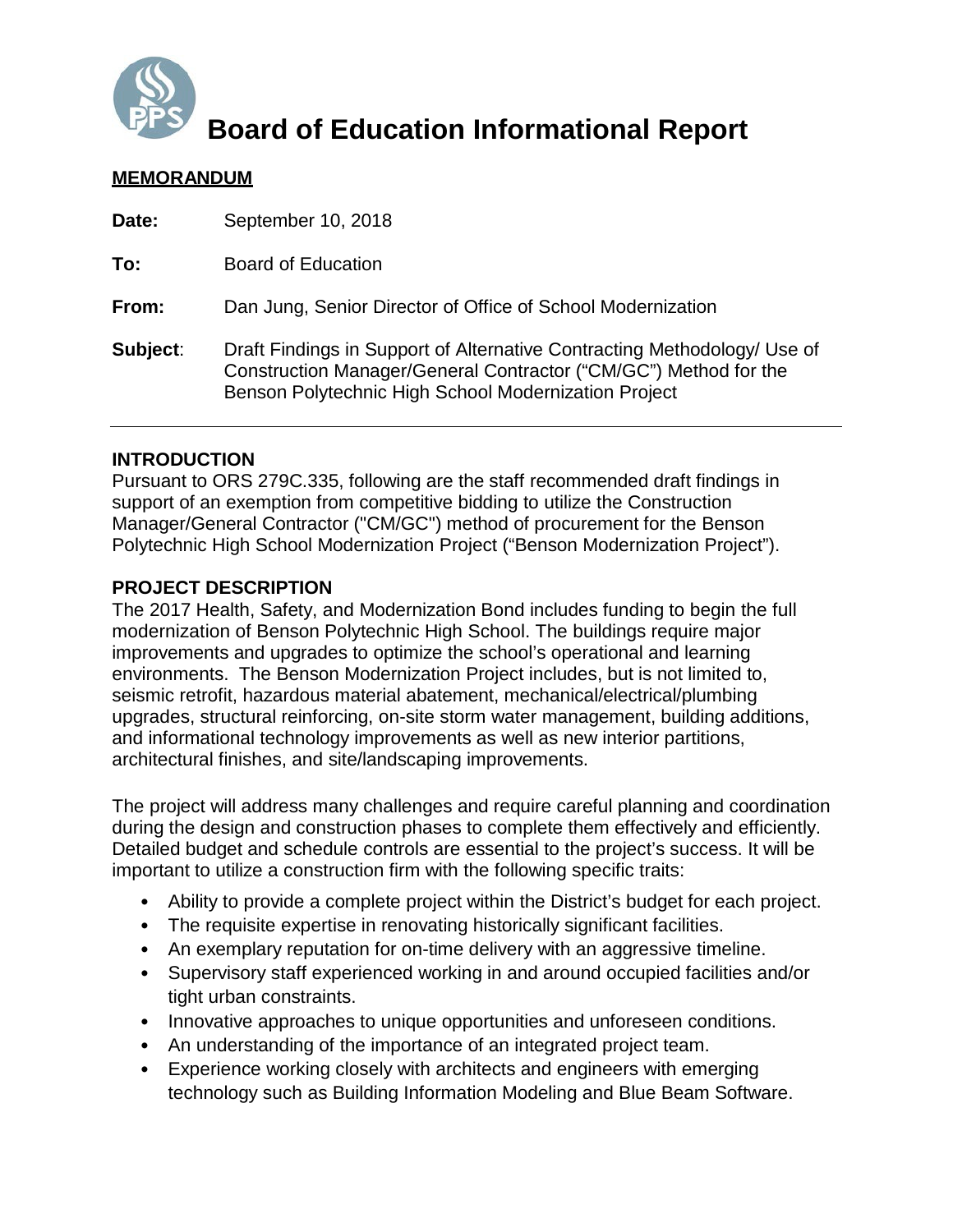Benson Polytechnic Modernization: Alternative CM/GC Contracting Method

• Ability and commitment to advise the District on the state of the current market and engage the local subcontracting community in support of the District's Equity in Public Purchasing and Contracting and Student Career Learning programs.

## **THE CM/GC ALTERNATIVE CONTRACTING METHOD**

The CM/GC alternative contracting process is authorized for procurement of construction services under ORS 279C.337 provided that the Local Contract Review Board approves an exemption from competitive bidding. Under the CM/GC contracting method:

- The contractor is solicited early in the design phase pursuant to a competitive Request for Proposals ("RFP") process wherein selection is based upon evaluation of factors relating to the experience and expertise of the contractor rather than lowest bid.
- The contractor works with the owner and architect to develop the final design with the goals of improved constructability and value engineering, which results in fewer change orders and the ability to expedite the construction schedule. Under the standard design/bid/build (low bid) method, the design is completed before the project is bid and the contractor brought on board.
- During the design phase, the owner and contractor negotiate and agree on a guaranteed maximum price ("GMP") and the construction schedule for the construction phase of the project.
- Unlike traditional design-bid-build procurement, the CM/GC project delivery method allows for construction to begin before design is complete (via Early Work Amendments), reducing the overall project schedule.

CM/GC is the commonly used alternative contracting method by local governments for large, complex projects such as major expansions and remodels of existing buildings like the Benson Modernization Project.

## **FINDINGS**

Following are the factors for consideration under ORS 279C.335 (2), followed by the Staff's findings in *italics*.

"(a) The exemption is unlikely to encourage favoritism in awarding public improvement contracts or substantially diminish competition for public improvement contracts."

*The requested exemption will not encourage favoritism or substantially diminish competition. The District will utilize a competitive RFP process to select the*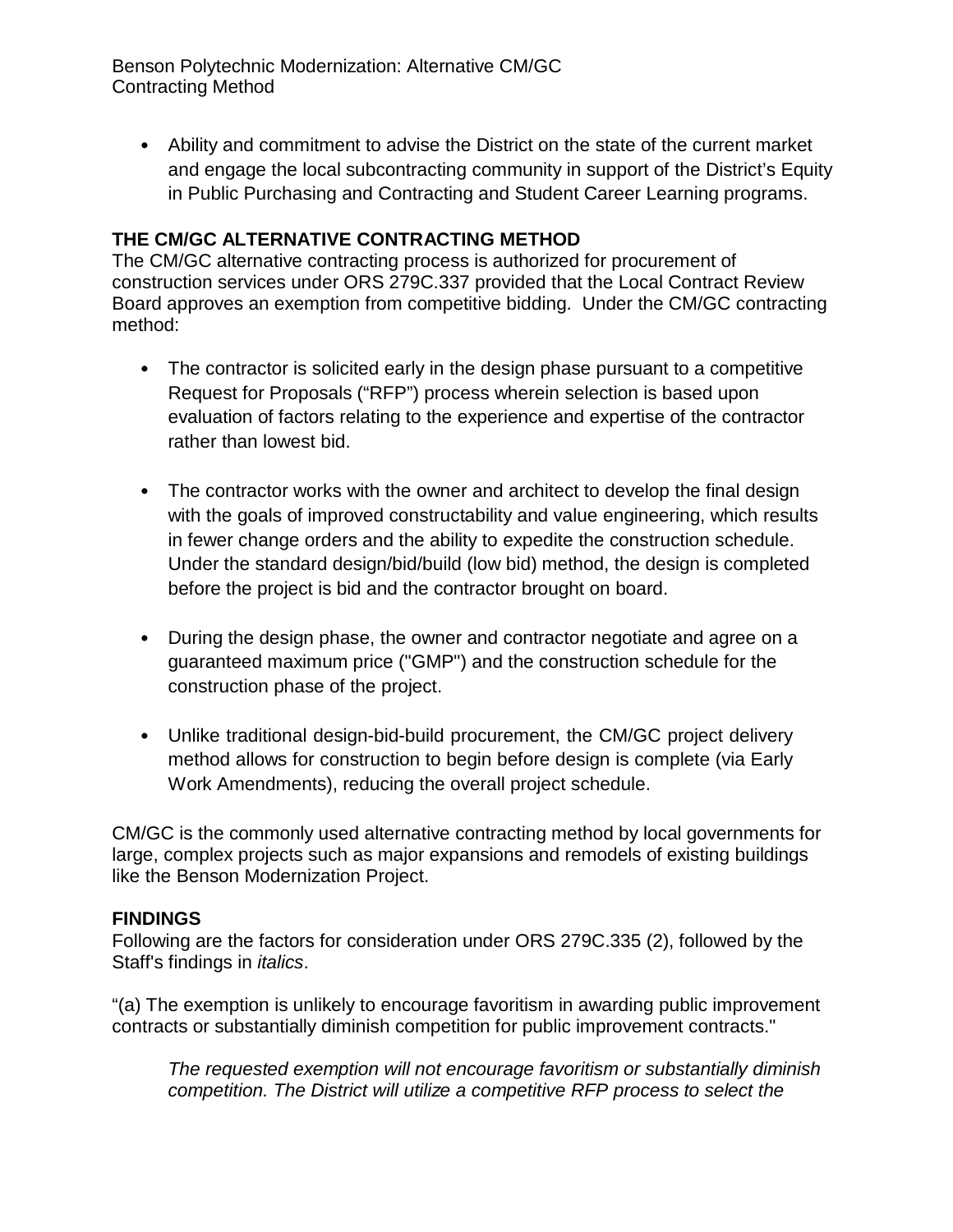*CM/GC firm for the project. That procurement is formally advertised with public notice and disclosure of the planned Alternative Contracting Method. Full competition will be encouraged and all qualified contractors will be invited to submit proposals. The award will be based upon an objective review and scoring of proposals by a qualified District review committee based on identified selection criteria. Once selected, the CM/GC will select subcontractors via competitive bid process in accordance with PPS Public Contracting Rules and applicable statutes. As required by the District's Equity in Public Purchasing and Contracting policies, this competitive process will include outreach to and solicitation of certified minority owned, women owned, service-disabled veteran owned, and emerging small business contractors ("Certified businesses"). The process will therefore provide for vigorous competition and provide the opportunity for all interested large and small contractors to participate in the bidding for the project.*

"(b) Awarding a public improvement contract under the exemption will likely result in substantial cost savings and other substantial benefits to the contracting agency or the state agency that seeks the exemption or, if the contract is for a public improvement described in ORS 279A.050 (3)(b), to the contracting agency or the public. In approving a finding under this paragraph, the Director of the Oregon Department of Administrative Services, the Director of Transportation or the local contract review board shall consider the type, cost and amount of the contract and, to the extent applicable to the particular public improvement contract or class of public improvement contracts, the following:"

"(A) How many persons are available to bid;"

*Based on previous PPS construction contracts, staff anticipates that three to five firms will propose on the Benson Modernization Project. The Lincoln and Madison Modernization CM/GC RFPs in 2018 received three proposals each.* 

"(B) The construction budget and the projected operating costs for the completed public improvements;"

*The construction budget and expected operating budget are set forth above in the project description. The current construction market in Portland is extremely busy and has limited resources. Having a CM/GC on board early is essential to mitigating escalation costs and workforce availability issues. The District has not conducted a detailed analysis of the operating costs, but expects that the improved design and particularly the energy efficiency improvement will reduce long-term operating cost. Having a contractor on board during the design phases will help improve the design of the buildings including operating cost impacts such as energy efficiency.*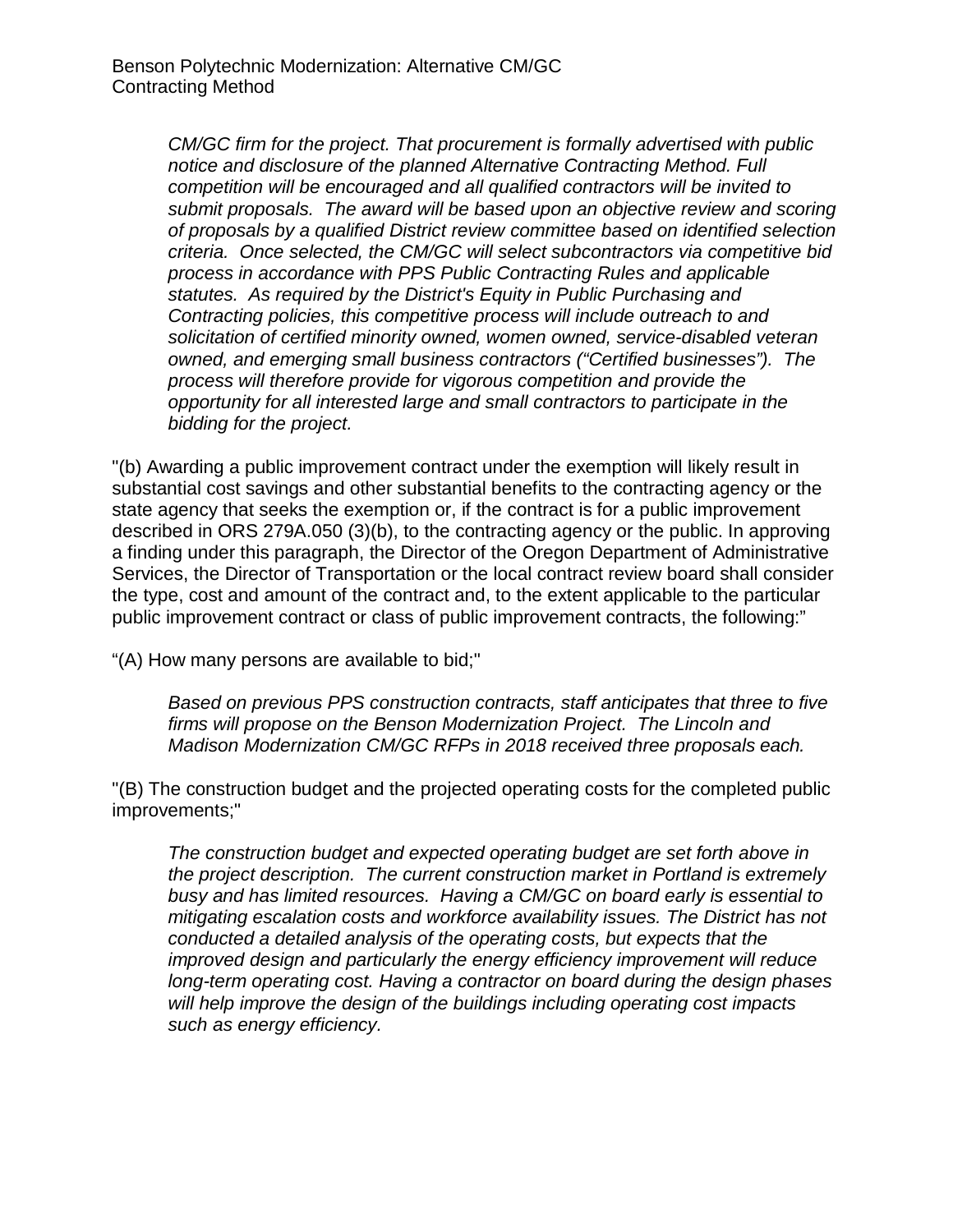"(C) Public benefits that may result from granting the exemption;"

*Bringing the CM/GC on during the design phase promotes an early team approach that leads to continuous value engineering and improved constructability review, resulting in an improved final design. This will reduce change orders and limit delays during the construction phases. This benefits the public through cost savings, provides "guaranteed" costs, and is more likely to result in timely delivery of the project.*

*The CM/GC process promotes time savings that translate to cost savings by bringing the contractor on board early in these projects to assess the existing conditions that remain unknown in the traditional bidding process.*

*Under a CM/GC process, the District can execute an Early Work agreement to allow work to proceed prior to design completion. The District, Architect, and Contractor gain more knowledge and confidence in the final design as they move through design development and will be able to accurately price more of the GMP.*

*Unlike a traditional design/bid/build procurement, an RFP allows the District to be able to review the resumes of the Project Manager, Superintendent, and Subcontractors who will make up the proposed GC's project team, ensuring the selected firm has the necessary experience and expertise, including the City of Portland permitting process.*

*The RFP process also ensures award to General Contractors with the financial strength to perform the project. The District is able to perform a more in-depth financial health review of all RFP proposers. It is imperative that the GC can financially withstand the obligations of building over \$6-9 million worth of labor, materials, and equipment between each invoice payment.*

*In the traditional Design/Bid/Build low bid process, the District awards to the lowest responsible bidder. The low bid process would make the Benson Modernization Project vulnerable by potentially awarding the bid to a General Contractor who does not have the correct personnel, the tailored building profiles, or the financial strength to perform the startup and maintenance of these modernization projects.*

"(D) Whether value engineering techniques may decrease the cost of the public improvement:"

*Value engineering is a routine practice in public improvement projects regardless of procurement method. The CM/GC delivery method allows for the general contractor and subcontractors with specialized expertise and common project goals to participate in the value engineering process during the design phase,*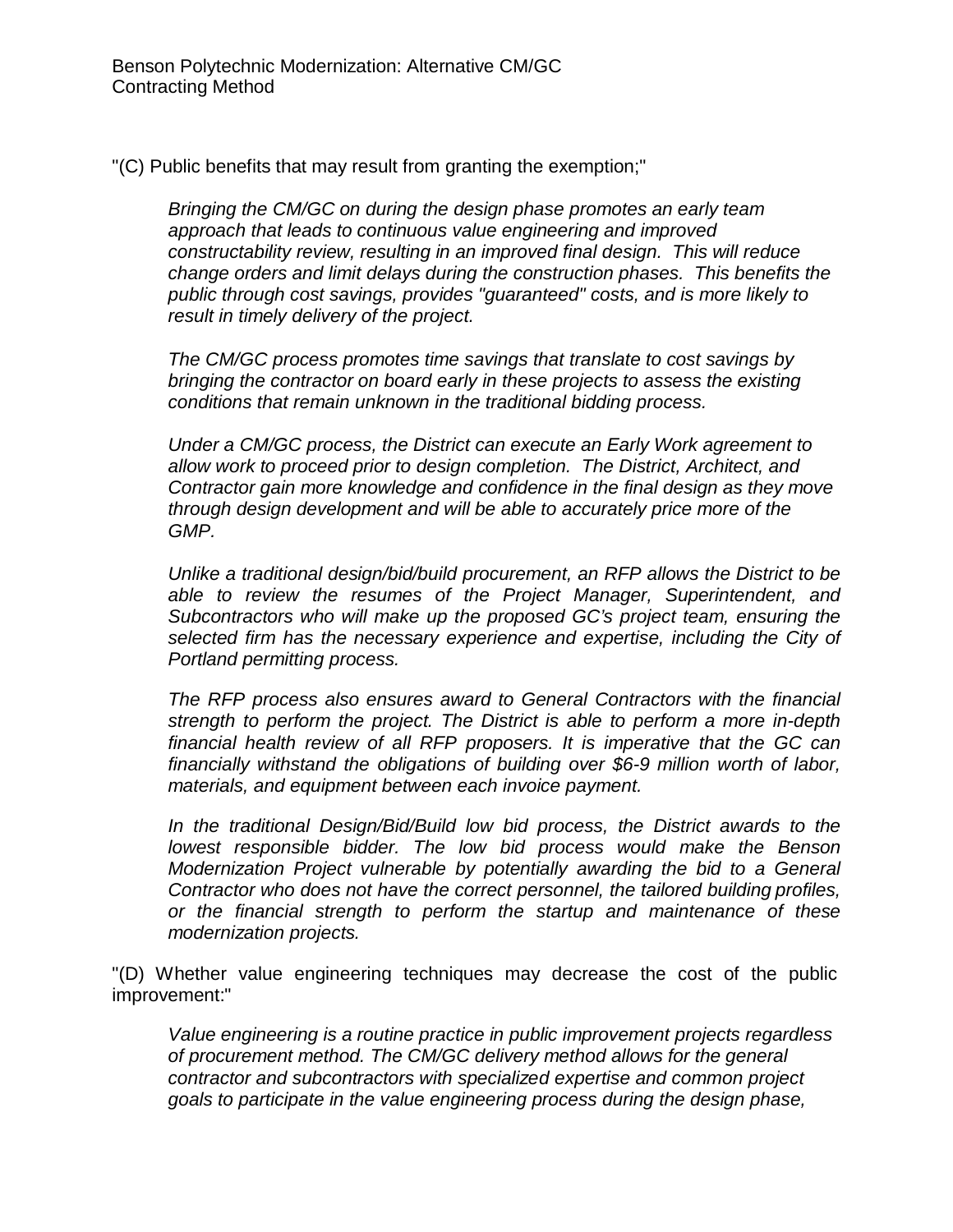*resulting in a more effective and efficient process as compared to value engineering by change order to a completed design. The inherent flexibility and openness of the CM/GC process allows the District to more easily change the design and scope of work as necessary to meet the project budget before the final design is fixed. This flexibility during design development is not something that the traditional bid process offers.*

"(E) The cost and availability of specialized expertise that is necessary for the public improvement:"

*The RFP process allows for review of contractor expertise not afforded in traditional procurement. The Benson Polytechnic High School Modernization Project is very complex and requires a general contractor with specialized expertise due to the complexity of the school. For example, Benson Polytechnic has a mix of historic renovation, demolition and new construction, all in a tight construction schedule on an occupied site.*

"(F) Any likely increases in public safety:"

- *a) Demolition has to be performed by an experienced subcontractor. The traditional Design/Bid/Build process mandates that the lowest bid demolition contractor is awarded the bid, with no detailed evaluation of their experience or safety record. Maintaining safe movement of the roadway, bicycle, and pedestrian traffic is critical.*
- *b) Traditional bidding pushes the Architect and the District to designate the laydown area (i.e., space that has been cleared for the temporary storage of equipment and supplies) in the plans so all contractors bid on the same laydown and staging scheme. If the traditional bid contractor's actual staging and laydown post bid changes the design, it will cost the project time and contingency money to correct.*
- *c) The CM/GC contract allows time for the GC to pull extended noise and work hour permits during the design phase before construction begins. Noise and construction work hours permits take two months to obtain. The Contractor has to canvas the neighborhood and provide a schedule of the noise dates and extended work hours to the City of Portland. If this process is not carefully completed, the permits could be appealed to the City Council. The traditional*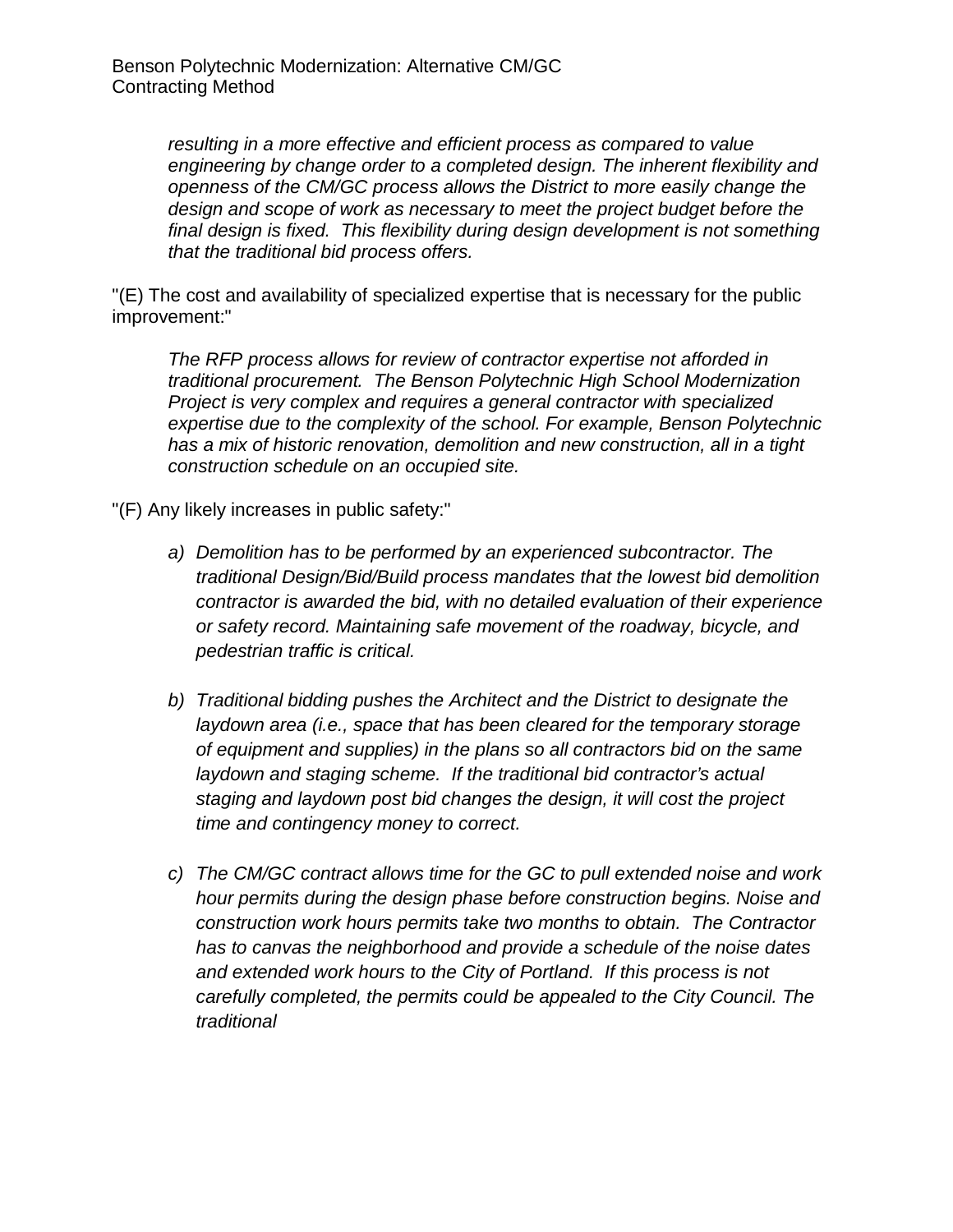*design/bid/build process doesn't allow enough time for permitting before construction.*

*d) Bringing the CM/GC on board during the design phase will provide the CM/GC with clear, upfront knowledge of project constraints and an early opportunity to collaborate with the design team on the work sequencing, staging, and site access.*

"(G) Whether granting the exemption may reduce risks to the contracting agency, the state agency or the public that are related to the public improvement;"

*The CM/GC process will mitigate risks as described above and listed below:*

- *a) Coordination with Portland Parks & Recreation, Multnomah County, TriMet, PBOT, ODOT, City of Portland, and all other relevant agencies.*
- *b) Site coordination regarding District leases or other facility partnerships or agreements.*
- *c) Site staging and laydown coordination.*
- *d) Site safety and work hours.*
- *e) Use of a highly qualified demolition company.*
- *f) The establishment of the GMP will provide a complete project within the District's established budget.*
- *g) A CM/GC contract allows for the District to engage in Early Work Agreements for early work that will allow architects, contractors, and the District to gain more insight and site verification of unforeseen conditions. Early Work Agreements may also expedite the construction schedule by allowing early work during the design phase.*

"(H) Whether granting the exemption will affect the sources of funding for the public improvement:"

*There will be no impact on the funding of these projects due to the CM/GC process.*

"(I) Whether granting the exemption will better enable the contracting agency to control the impact that market conditions may have on the cost of and time necessary to complete the public improvement:"

*Because the CM/GC process appoints the general contractor early into the design, we are able to take advantage of market prices by facilitating early purchase of certain project elements, if needed. An essential added value of the CM/GC process is real time market job costing from projects around the Portland market and the West Coast. This knowledge allows the GC and architect time to discuss the less costly complementary or alternative items.*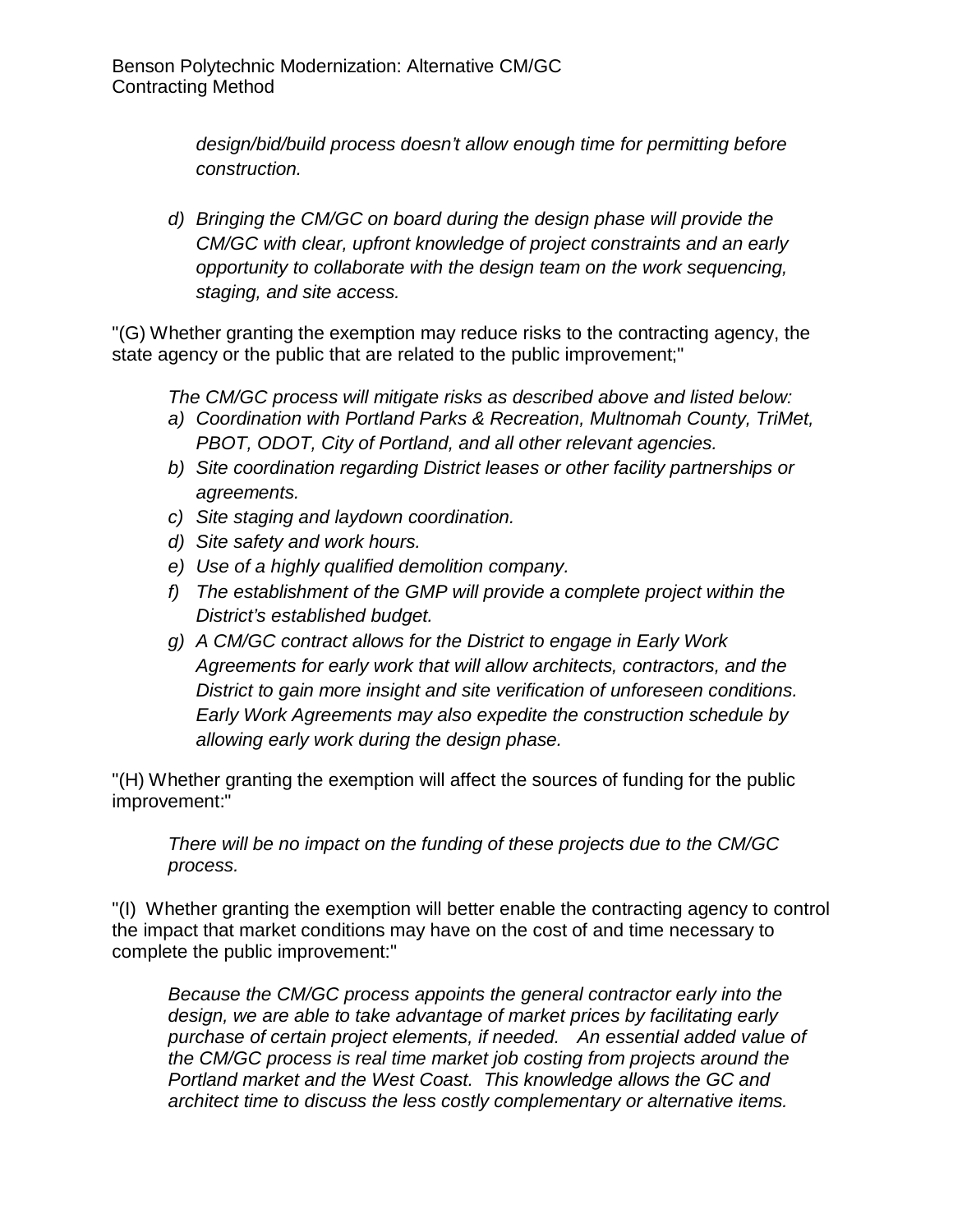*For example, the GC may provide early input that it is less expensive but equally advantageous to use Concrete Masonry Units (CMU) block for the exterior walls of a new gym building versus a tilt wall or cast-in-place wall, thus saving the District time and money. If the District bids this contract traditionally, after design completion, the District may not receive this timely cost saving input and would have to make an adjustment in the field, which would cost time and may only save a smaller percentage of funds.*

"(J) Whether granting the exemption will better enable the contracting agency to address the size and technical complexity of the public improvement;"

*The CM/GC process will help deliver a successful Benson Modernization Project. One of the biggest advantages of the CM/GC method is the ability to coordinate all technical work before construction. Being able to apply best practices with the Design teams, District and the Contractor will make for a better product within the budget constraints.*

*As already described above, the areas of technical complexity include:*

- *a. Historically significant building*
- *b. School occupied construction site*
- *c. Traffic management*
- *d. Potential time delays in permitting*
- *e. Challenging site conditions and footprint*
- *f. Intergovernmental agreements and lease agreements*
- *g. Compliance with Portland Public Schools' Equity in Public Purchasing and Contracting Policy 8.50.095-P and related initiatives*

*In the CM/GC process, the contractor's awareness of complicated technical issues arising during the design process facilitates advance problem-solving. Thus, the risks are better understood and addressed early on in the process, resulting in greater mitigation of financial and schedule risks.*

"(K) Whether the public improvements involve new construction or renovate or remodel an existing structure;"

*This project will involve renovating current Benson Polytechnic High School buildings and will also include several additions. Procuring a contractor with experience in both new construction and renovation is critical.*

"(L) Whether the public improvements will be occupied or unoccupied during construction;"

*The current plan is to complete the Benson Modernization Project in a phased, occupied three year building construction timeline.*